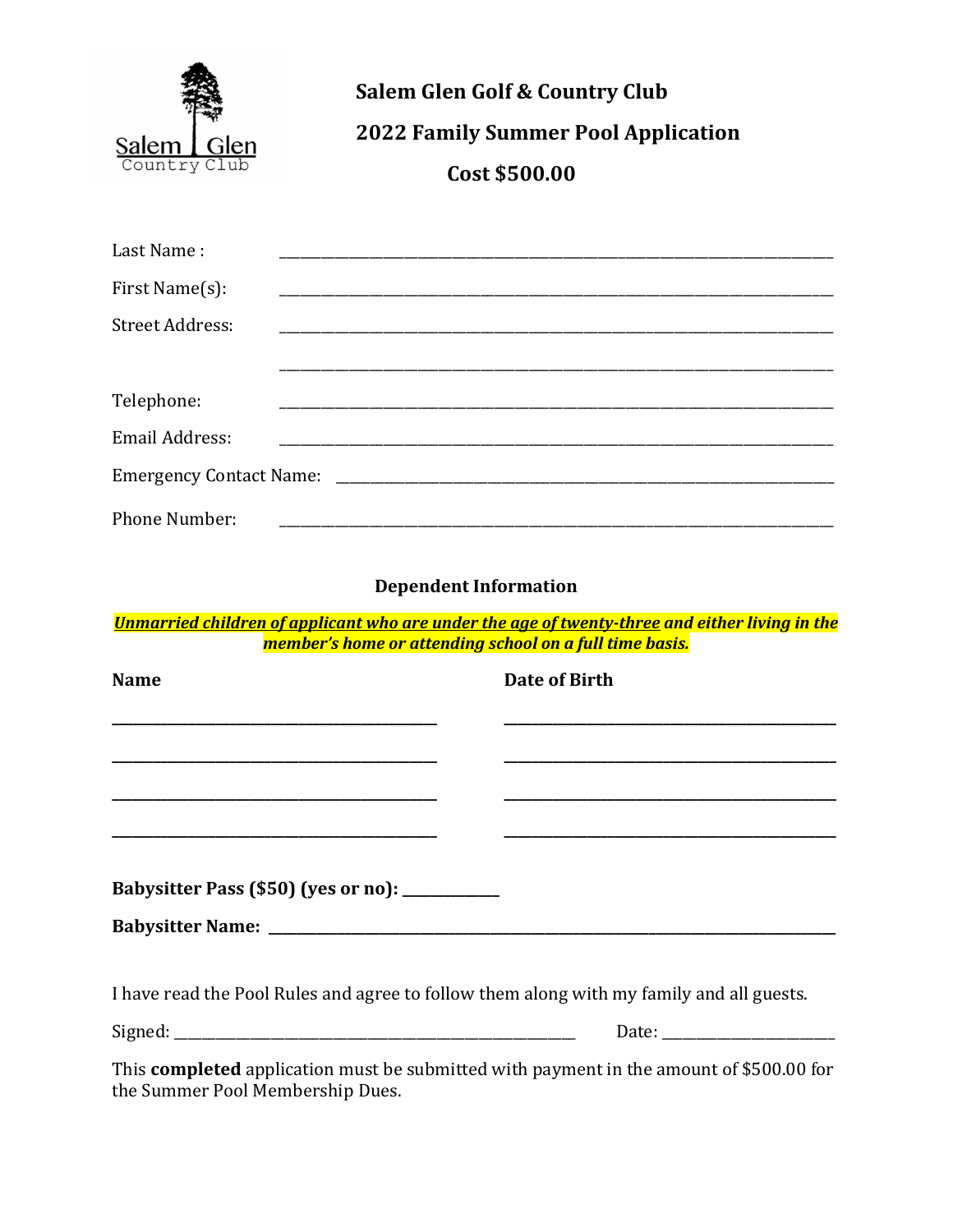## **SALEM GLEN POOL RULES 2022**

- 1. Conduct at the pool must be such as to furnish the greatest pleasure for the greatest number of members and guests. The Pool Staff has the complete authority to enforce all swimming rules. The cooperation of all users is required.
- 2. Members must register upon entering the pool area.
- 3. Use of the pool facilities is at the swimmer's own risk.
- 4. The Club is not responsible for any accidents resulting from the use of the pool or the loss or theft of bathing suits, articles of clothing or other personal possessions.
- *5.* Children under fourteen (14) years of age are permitted in the pool area only if accompanied and supervised by an adult over eighteen years of age.
- 6. Children wearing diapers must wear rubber pants while in the pool. A parent or other supervising adult must accompany the child at all times.
- 7. Showers are required prior to entering the pool to remove all suntan oils and lotions.
- 8. All swimmers must wear bona fide swimming attire. Cut offs, jeans shorts or street clothes are not considered appropriate swimwear.
- 9. Foul or abusive language will not be tolerated and may result in suspension of privileges.
- 10. TOYS/PLAYING:

Running, rough-housing and noisy or hazardous activity is not permitted in the pool area. Pushing, dunking and dangerous games are not permitted. The throwing of Frisbees, wet clothes, etc. is not permitted. Swim masks, snorkels and fins are not permitted in the pool unless approved by the Pool Staff. Toys such as balls, water guns, rings, etc. may be permitted, depending on the number of persons in the pool and the manner in which the toys are used.

- 11. Radios may only be used at a low volume or with the earphones.
- 12. Saving of chairs for persons absent from the pool area is not permitted.
- 13. All persons using the pool furniture are required to cover the furniture with towels during use.
- 14. Styrofoam flotation devices are permitted for non-swimming children up to five years of age.
- 15. Persons with skin disorders or other maladies potentially harmful to others may not use the pool.
- 16. Glass objects, drinking glasses, beverage coolers and sharp objects are not permitted in the pool area.
- 17. All food and beverage, including alcoholic beverages, must be consumed only in designated sections of the pool area.
- 18. All persons using the pool are urged to cooperate in keeping the area clean by properly disposing of towels, cans, cigarettes, etc.
- 19. Smoking is permitted only in designated sections of the pool area.
- 20. All accidents, no matter how minor, must be reported to the Pool Staff.
- 21. Diving is not permitted.